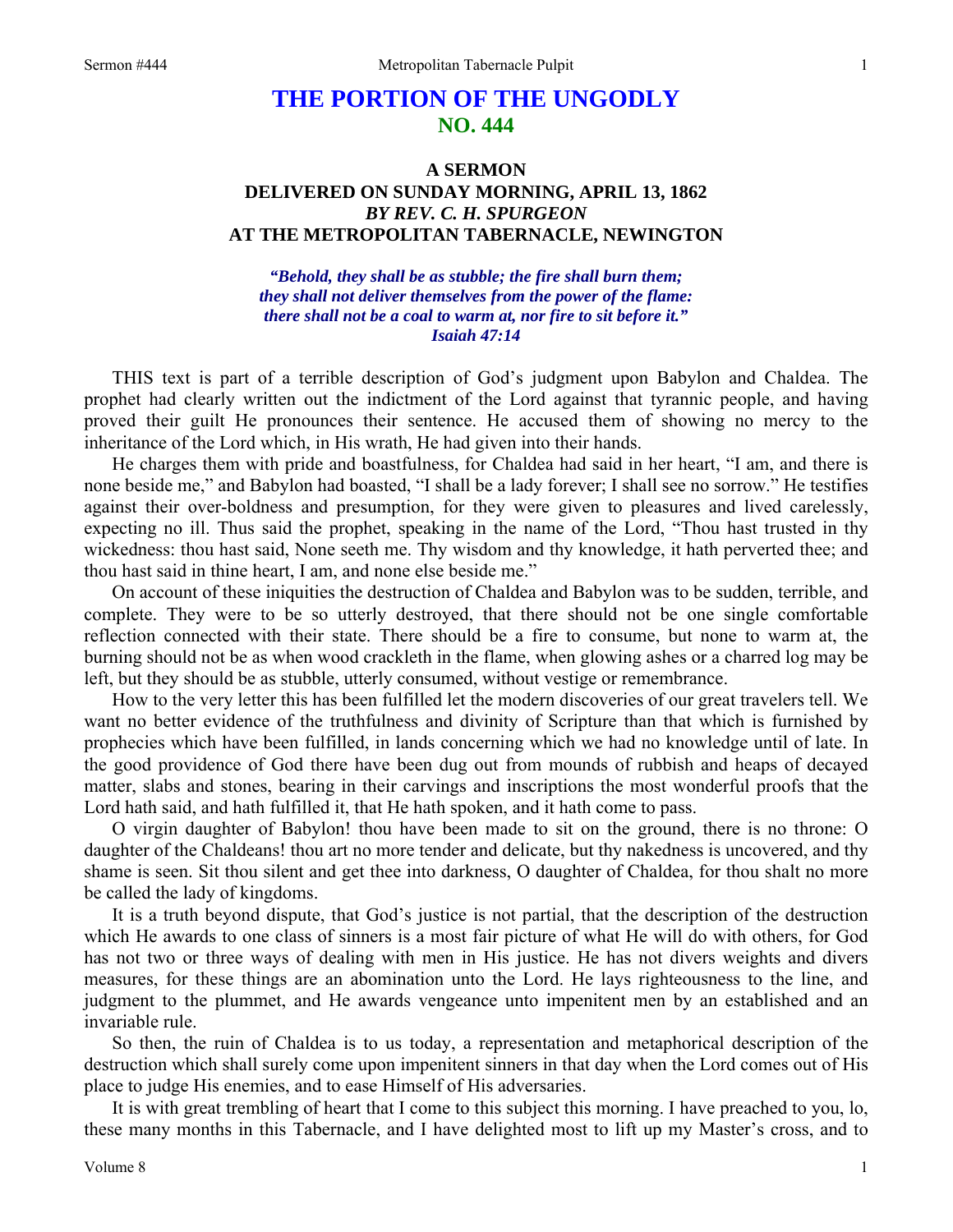speak of the sufficiency of His blood, and of the fullness and freeness of His grace, but there are times when the Lord's hand lies upon us, and we cannot refuse to speak of His terrible things in judgment.

I feel today somewhat like the apostle when he said, "Knowing therefore *the terror of Lord*, we persuade men….as though God did beseech you by us: we pray you in Christ's stead, be ye reconciled to God." We believe that the Lord would not have said so much about the terrible things of His law and justice in Scripture—for He has said more about them than any other subject, except the cross—if it had not been that there is a healthy use to be made of the vengeance which the Lord executes upon the wicked, and that it will be both for the benefit of the righteous and for the awakening of the ungodly, sometimes to thunder out the sentence of the Lord. Be it, therefore, known unto you, O sons of men, that Ebal and Gerizim still stand, both the blessing and the curse, and either the one or the other must be yours.

To look at our text at first sight, the figures seem contradictory, for the first metaphor is, "They shall be as stubble; the fire shall burn them; they shall not deliver themselves from the power of the flame," but the next figure is apparently opposite to it, "There shall not be a coal to warm at, nor fire to sit before it."

We shall first *take the first figure*, and *then the second*, and thirdly, we shall close by endeavoring to dwell upon that important word with which the verse begins, which is put there like a hand in the margin to draw our attention to it—put there as a sort of signal hung out from heaven to tell us that there is something here upon which we ought to meditate with attention—I mean the word "*Behold*!"

**I.** With reference to the FIRST SENTENCE.

You will see in reading it over that one of the most striking thoughts which it conveys to the mind is this, *that the punishment of the wicked will be easily inflicted*. "They shall be as stubble." Nothing can be more easy than to kindle stubble when it is fully dry. Strike the match, and the whole is on a blaze, for it bears within itself the materials of conflagration. So shall it be with impenitent sinners, it shall not be hard for God to visit them with vengeance, for they bear in their own bowels the material of their punishment. Oh, ungodly and impenitent man, there is that in yourself today which, let alone and permitted to ripen, will bring a hell upon you.

We do read in Scripture of the worm that dieth not, but that worm may be bred in the corruption of the sinner's lusts. We do read of the fire that never shall be quenched, but that fire will find its fuel in the hearts of lost spirits. We do read of the pit that has no bottom, but sin has digged a pit for itself of fathomless depth.

Sinner, the Lord needs not to forge huge chains of iron, or build cells of darkness, He shall find in sinners the means of their punishment. He needs not to make tormentors for you, you shall be your own executioner, from no bitter herbs need He distil your draught of woe, you yourself shall mingle the cup which you shall drink, the racks of torture and the whips of torment your own soul shall make.

Hear me, man, *you have in yourself the power of memory*, and that power shall become a vehicle of sorrow to you. Memory shall look back upon all your past sins, and each of these, though now they seem to you to be glossy as the scales of the serpent, shall sting you and infuse into your veins a worse poison than the viper ever knew. Your memory shall recall the pleasures which you did once enjoy, but from which you are banished forever. Your memory shall remind you of the warnings you did once receive, and of the loving invitations which sounded in your ears.

When it is all over with you, your memory shall be stronger than it is now. You shall have abundant leisure to recollect every circumstance of your ruin, and your memory, enlarged and strengthened, shall bring up the record of every neglected Sabbath, of every secret sin, ay, of those forgotten words of profanity, those secret iniquities which have been buried deep by time, but which shall be disinterred by the hand of eternity.

Even now, at the very recollection of your sin, your cheek reddens with shame, but when memory gets a voice that will be heard, then shall you indeed become pale, and your knees shall knock together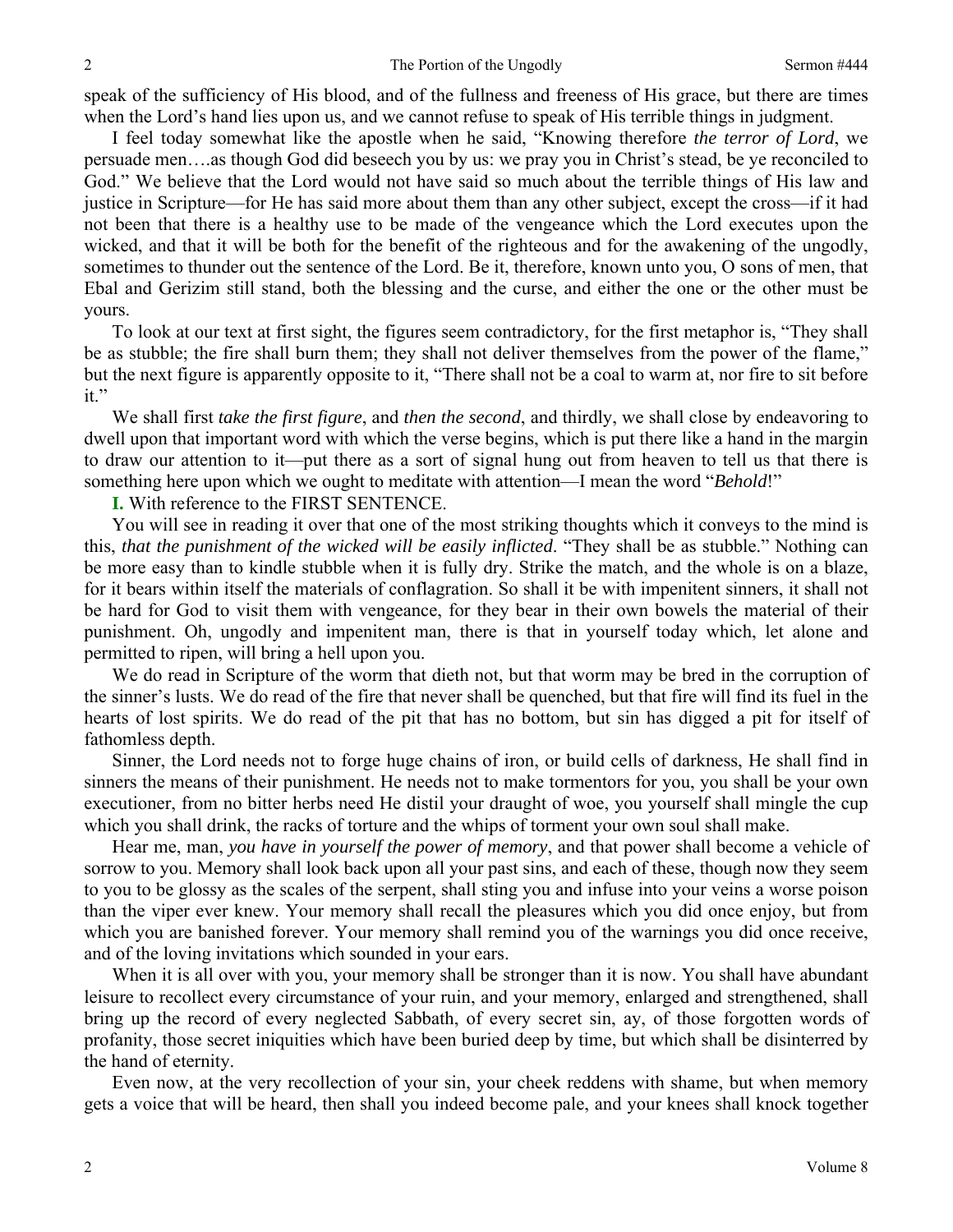with very fear. The voice which says, "Son, remember," is as terrible as the pouring out of the vials of the wrath of Almighty God.

You have, besides your memory, *a conscience*, a conscience which you have striven to silence, but even drugged and gagged as it is, it sometimes makes you feel unhappy. When conscience smote the heart of Judas, you remember, he went out and hanged himself, but even the conscience of Judas was not so awake as will be the understanding and judgment of the sinner when condemned forever.

You will then find, sinner, that you cannot palliate the guilt of sin. You will then see sin in its true colors. You will not then be so apt at making excuses for it, the hand of truth shall rend all those rags away. You will find then that conscience will not be trifled with as it is now. Now you try to make it hold the scales with an unjust hand, but then it will deliberately award you the due reward of your deeds.

O, man! your memory and your conscience shall be as two great millstones grinding you to powder, or as two contending winds which shall with their tempestuous strivings break you in pieces, as the ships of Tarshish are broken by the north wind.

Then, added to your memory and to your conscience, there shall come *your increased knowledge*. You know enough now to leave you without excuse, but then your knowledge shall increase so as to leave you without pretense of apology. You shall then perceive the craft of the tempter who deluded you. You shall then see the blackness and the filthiness of sin as you do not see it now.

Then shall you understand the greatness and the goodness of the God whom you have despised, you shall then discern the glory of the heaven which you have lost, you shall then begin to get an idea of that eternity which shall roll over your head forever. Your knowledge shall swell, your mind shall be strengthened, you shall grow, you shall have time enough for development, and all this increased light shall be but an increase of pain to your eyes, and all this increase of wisdom shall be but a fresh source of misery for your impenitent spirit.

Believe me, man, I speak not thus that I may agitate you merely for the sake of causing you pain. God forbid I should thus do, but oh! if I can but arouse you, if but some thunder-clap may awake you ere you have slept yourself into hell, I shall be but too happy, and you will not think my words too rough if they be but the means of bringing you to the knowledge of Christ and of eternal life.

Why, do you not know man, that your sin itself, without aught besides, will be enough to make you as stubble to the flame? What is sin on earth? Is it not the mother of misery? Does a man ever do wrong without smarting for it? And those sins which are committed by the body, do they not entail, even on earth, their own punishment and doom? Then if sin in the bud here is bitter, what will it be when it is full-blown? Sin bears its punishment in its own bowels!

Besides, *think of your companions*. Shut up fifty drunkards and profane men together, and would they not soon make a hell for themselves without any interposition of divine power? What will it be when they are bound up in bundles, when the tens of thousands of those who obey not Christ shall find themselves in their own place? Oh, they will be as the flesh in the seething-pot, as the oil in the cauldron, as the kindling in the flame, as the coals in the fire. They shall be tormenting and be tormented, exciting one another to worse sins and direr blasphemies, and so increasing in each other the horror of the great darkness which results from separation from God and enmity against Him.

You shall find, sinner, that God needs send no devils to torment you, your sins shall be devils enough, your companions in the pit shall be fiends enough, while your memory, your conscience, and your knowledge, shall add such fuel to the flame that you shall indeed be as stubble cast into the fire.

That is the first truth clearly set forth in the text, but secondly, and solemnly, there is also another very plainly taught, namely, *that this punishment shall be most searching and terrible*. The metaphor of fire is used in Scripture because it is that which of all things causes the most pain, and is the most searching and trying. One would suppose that death by fire must be one of the most painful that can be endured, and the pangs of burning reach to the very inwards of human life. The judgment of God is quick and powerful, it shall search your inwards, it shall reach the secret parts of your belly, there shall be no part of your frame or of your heart that shall be free from its inroads.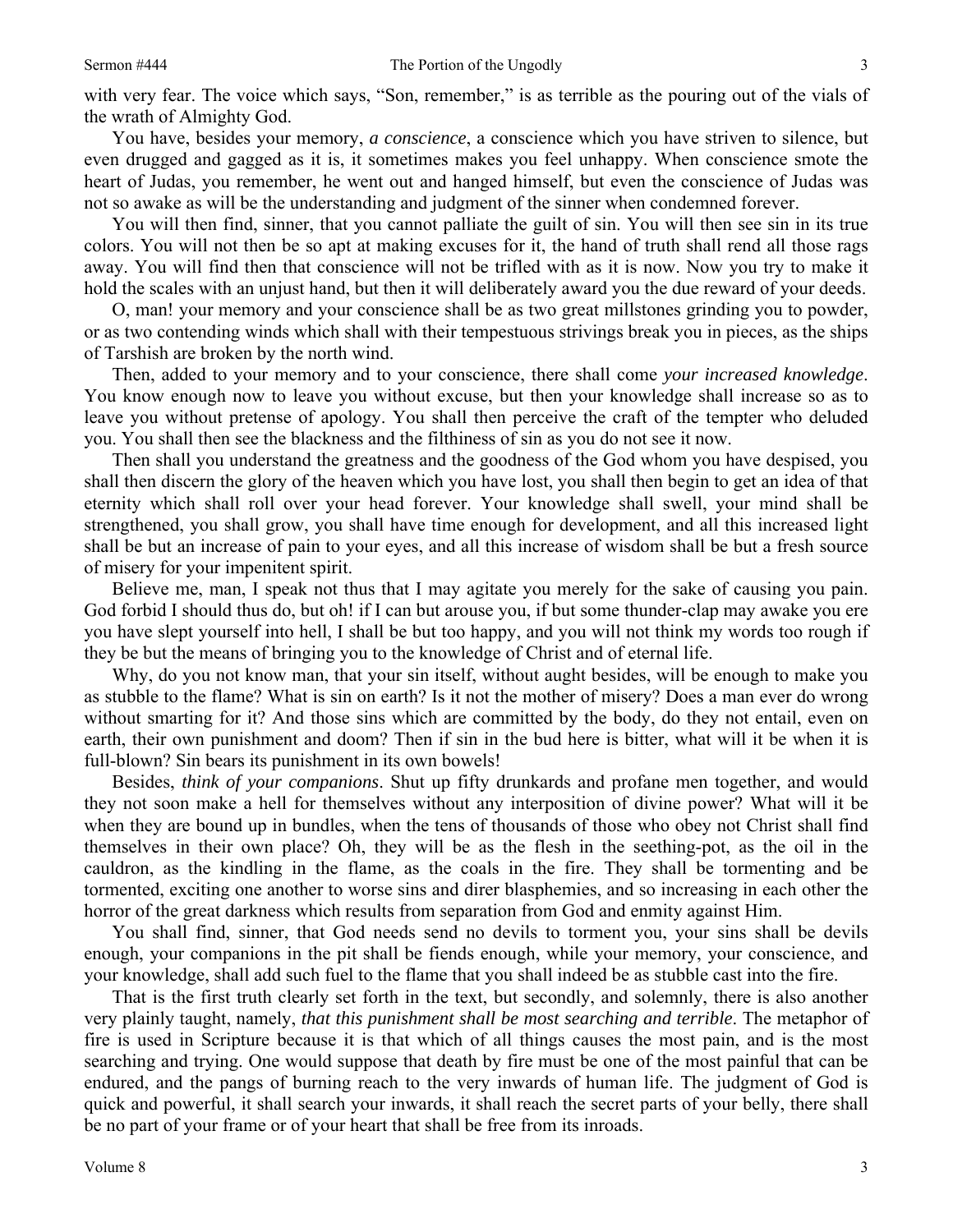As fire consumes, and so reaches to the very essence of things, so shall the wrath to come reach to the very essence and subsistence of the soul. It shall be utter and overwhelming destruction which shall totally consume everything like joy and hope, it shall be a penetrating and a piercing of the very veins and the marrow of the man, and he shall not be able to escape therefrom.

In Scripture this wrath to come is sometimes spoken of as the second death. Imagine a man dying, dying in pangs, and then rising again to die again, and so continually dying and yet living, expiring and yet breathing, perishing and yet existing, being dissolved, but yet being still in the body. You have now before you, then, the Biblical view of punishment—"the second death."—

## *"To linger in eternal death, Yet death for ever fly."*

O soul, there are no words that human eloquence can ever find, however dreadful, that can reach the thousandth part of this great argument! No language that was ever uttered by the sternest prophet, no dreadful denunciations that ever flowed from the most burning lips, could ever attain to the tremendous terror of the wrath to come.

I know men say of God's preachers that at times they speak too harshly. Sirs, we cannot speak half harshly enough. We tell you again, even weeping, that our poor feeble words cannot portray your danger, that we cannot ourselves even feel the danger as we would wish, but oh! if our lips had language, if we could but speak as sometimes we feel, we would move you till you should neither eat, nor drink, nor sleep, until you had sought and found a refuge in the wounds of Christ.

But we are so dull, or else your hearts are so hard, that when we speak we are like men who throw stones against a wall, and the stones come back upon us. Oh that instead, thereof we might be this morning like the man who drew the bow at a venture, that the arrow may find a place in the joints of your harness, where your heart may be wounded with the arrows of the King!

Thirdly, when we look at our text we see most evidently that this destruction *will be most inevitable*, for the express words of the prophet are, "They shall not deliver themselves from the power of the flame." There *is* hope now, there shall be no hope then. There is a new and living way now, there shall be no way then. The gate of mercy is open now, it shall be fast bolted forever then. There is a ladder which reaches from earth to heaven, but there is no ladder which reaches from hell to heaven. There is a great gulf fixed so that they who would pass from them to us cannot, neither could we go to them even if we should wish to venture there.

> *"Fix'd is their everlasting state, Could man repent, 'tis then too late; Justice has closed mercy's door, And God's longsuffering is no more."*

It is inevitable, we say. How can they avoid it? Man, have you strength to match with the Most High? Can you defy the Eternal God to battle, and go forth in your weakness to meet the Lord God of hosts? If so, *then* might you hope to escape, but then you would be God yourself, and JEHOVAH would be no God. But you are a puny man, a toothache makes you tremble, a little feather in the wind makes you shake. You are a dying man, you have not power to keep yourself in life, your breath is in your nostrils, and wherein are you to be accounted of?

Certain is it then, that by your power you will not be able to escape out of the power of the flame. And can you escape by your wit? Why, you have not wit enough now to fly to Christ, you have not wisdom enough now to look to Him, where then could you find the wisdom that could invent another plan of salvation? The way of salvation by Christ is the only one that even God's wisdom has revealed to us. No! Fool, you can never find another, nor in hell will you ever have the comfort of the hope of

 $\Delta$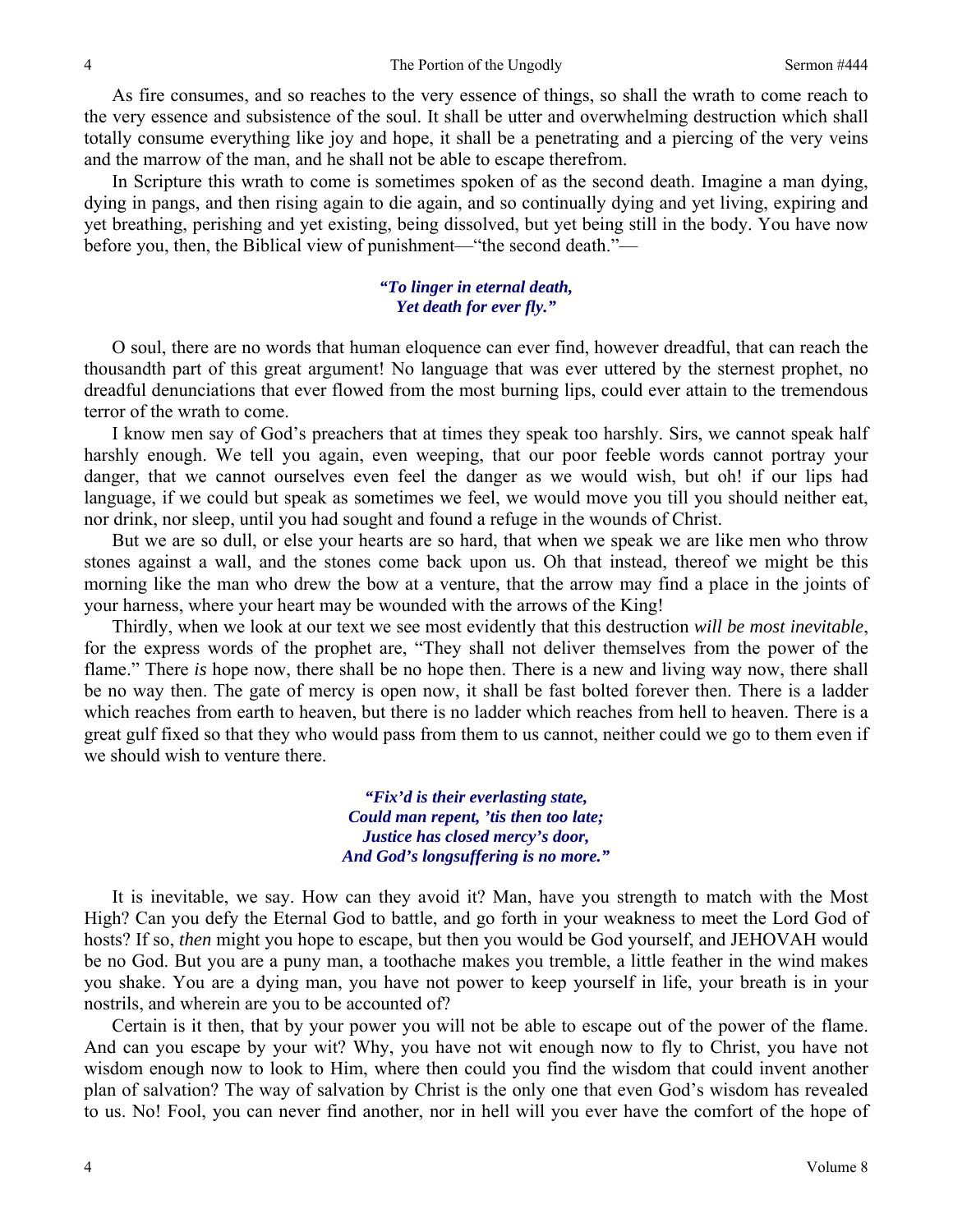another, for there shall you understand that other foundation can no man lay than that which is laid— Jesus Christ the Righteous.

Or do you think to escape from God by hiding from His presence? Ah, whither will you go? Could you seek the bowels of the mountains, God is there, for He by His strength sets them fast. If you could dive into the depths of the sea to seek its deep cavernous recesses, even there would He reach you, for His hand digged the channels of the ocean and the strength of the sea is His also. Would you try to escape behind the clouds of darkness?

> *"Darkness and light in this agree; Great God, they're both alike to Thee; Thine eyes can reach Thy foes as soon Through midnight shades as blazing noon."*

Or would you hope to fly beyond the range of the known universe? Man, He is there, for He fills all things, and as it was said of the world in the days of the Caesars—that it was only one great prison for the offender, so that go where he might Caesar would track him—so shall you find the universe, even could you escape from your prison house, to be but one great den where the Eternal eye should see you, and the Eternal hand should reach you. No, there is no escape, there is no deliverance, there is no means of avoiding sin's penalty when life is over. It is "Escape from the wrath to come" today, but then escape shall be a thing unknown.

These three truths stand clearly enough in our text, that the punishment of the wicked will be easily inflicted, that it will be most dreadful in its character, and that it will be most inevitable. Do I speak to any here who say they do not believe it? Well, sir, I might only say this much to you, you profess to be a Christian nominally, do you not? and you say you live in a Christian land. Now, if so, if you do really believe this Book to be the Word of God, then what can you say in denial of a future judgment? You must believe in the wrath to come, and in the general judgment.

If not, turn Turk, say so at once, turn infidel, or something of that kind, but never pretend again to be called a Christian, and live in a Christian land, and to be one of a Christian people, never profess that, while you object to that which is one of the fundamental truths of revelation—one of these great things about which there can be no dispute among those who receive this Book as being a revelation from God.

But you will tell me again, that you think I speak too harshly of it. O sirs, not half so harshly as Isaiah, not half so plaintively as Jeremiah or Ezekiel, nor in such telling words as did my blessed Master. The Lord Jesus, though the most loving of spirits, was the most awful of preachers, and in His sermons, while there is everything that could melt and woo, there is no lack of the great and terrible thunderbolt, and the sounding forth of wrath to come, and the judgment which must await the impenitent.

But again, you will say to me, wherefore speak you speak thus? why not dwell upon more pleasant themes? Because, as the Lord my God, lives, before whom I stand, I would be free of the blood of all men. What is it to win your applause today? or what is it to gain your censure? Think you, sirs, that the breath of your applause is that on which we live? Fancy you that your opinion of our ministry is aught to us? Nay, not if God has sent us.

If we be but what you may think us to be—impostors to please you—then indeed we should eschew all such subjects as these, we should be silent upon the hard sayings, and only prophesy smooth things. If we cared for popularity and such like, we should put these doctrines behind and cry, "Peace, peace, and sew pillows to your armholes."

But as God has sent us, and as we know we must give an account of our ministry, we tell you that if you perish, it shall not be for want of warning, and if you must go down to the pit, it shall be with your eyes open. If you will have your sins, you shall know that you must have the punishment with them, and if you will reject Christ, and if you will despise Him, it shall be with this fact before you, that you did it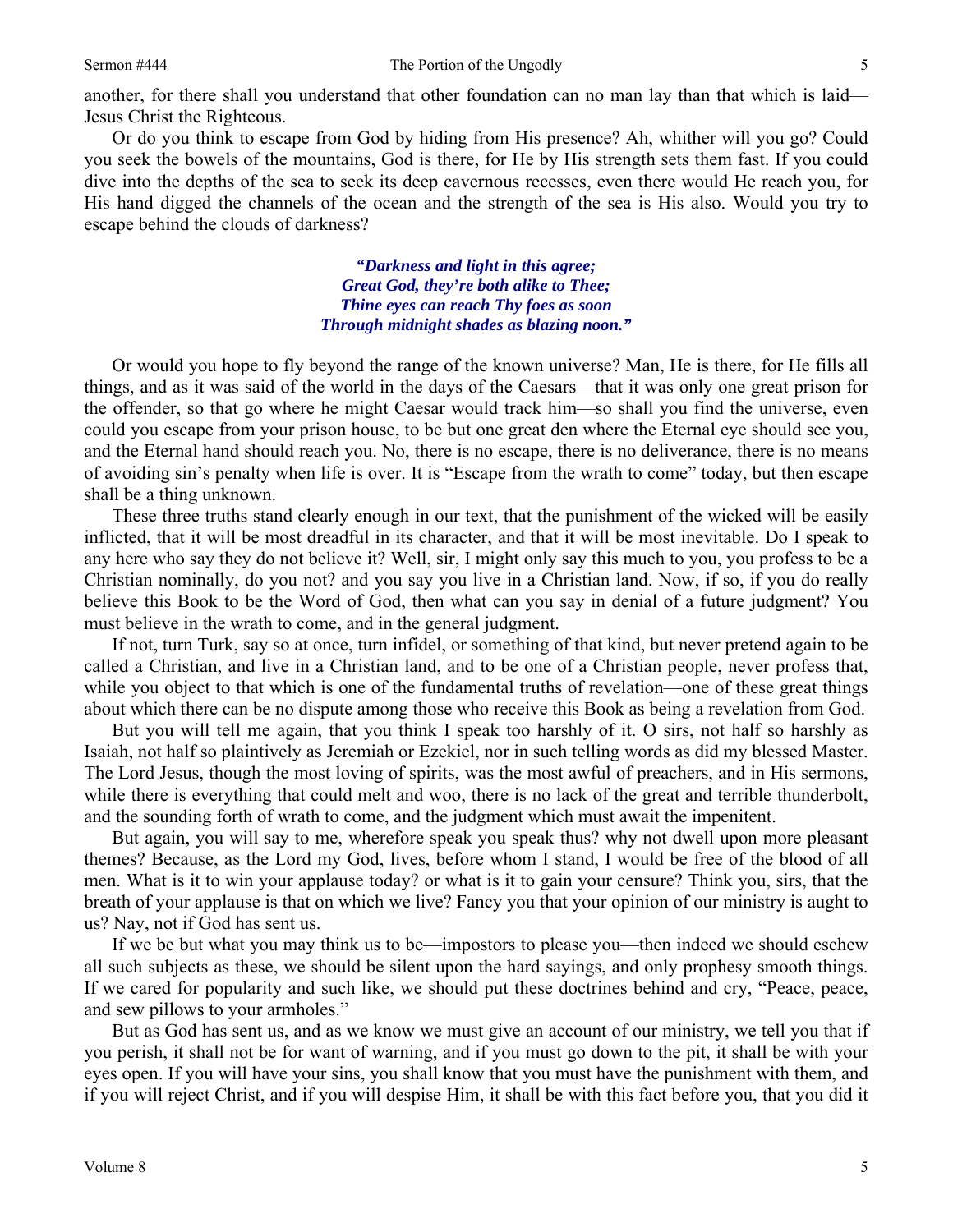willfully, knowing what you did, knowing that those who do such things shall not escape the just vengeance of God.

Oh! may God but convince you by the spirit of His truth and the solemn realities of the judgment, and the wrath to come, and we shall need no excuse, and no apology, but you would rather think us to be false traitors to your souls if we did not boldly speak on these matters.

**II.** But our text now changes its figure, and therefore we, still keeping to the same subject, change our mode of address. "Thus saith the LORD, There shall not be a coal to warm at, nor fire to sit before it," by which is meant that there shall be nothing in hell that can give the sinner a moment's comfort, nothing.

Let me picture him there. The text says, "Behold," as though it were a thing to be seen with the eyes, and to be heard with the ears. Behold you, then, for a moment, a spirit cast away from God, and receiving the due reward of its deeds. That spirit we say, has not a coal to warm at, nor a single thing that can yield it a ray of joy. The soul lifts its eye to *heaven,* there are the glorified spirits before the throne, but the sight of heaven affords no comfort to the lost in hell, for they say, "See what glory we have lost! What transcendent joys we have missed! What bliss we renounced, that we might have the mirth of an hour, and the misery of eternity!"

And as they look up, they shall see some of their old companions there, some who were once sinners like themselves, but who have sought for mercy through the precious blood, and having washed their robes in it, stand before the throne, and then the lost ones shall wring their hands, and curse the day in which they were born, that they should have rejected the mercy which they heard proclaimed in their hearing, while others were saved, and this shall tend to make the contrast of their condition appear the more dreadful.

And then they will see there the poor tried saints of the Lord whom they were wont to mock at, and they will say, "Ah, there is the man whom we despised, he reigns and we suffer, Lazarus the beggar that lay at our gate full of sores, and was licked of the dogs, is there in Abraham's bosom, and we are tormented in this flame."

Soul, the thought of heaven shall fan the flames of hell, the sense of the glory of the righteous shall depress the spirit with a double woe, and at the thought of what you have lost there shall ever be in your ears a sound, "How art thou fallen, O thou son of the morning! How art thou cast down from heaven and brought into the depths of hell!" Nor when the spirit turns its eyes around upon *hell itself* shall it see any reason for comfort there.

I know there are some who say, "Well, if I am lost there will be many more that will be." Ah, but the multitude of the damned will be no consolation to them. The more there are, the more wretched shall they be, for mayhap, O reprobate, as you shall cast your eye around, you will meet the eyes of the woman whom you did lead astray, and she will curse you to your face.

Perhaps, drunkard, as you are in your musings you will see the lad whom you first took to the alehouse and taught to be a beast like yourself! Knaves, there shall you meet your partners in your trade! There shall the ungodly see eyes which shall look upon them glaring like eyes of fire, which they can never avoid—the eyes of those whom they duped, and deceived, and misled.

Most horrible of all, must be the position of the professed minister of Christ who did not preach the Gospel, or who never cared for the souls of men. Oh, if such a lot should ever be mine! Think of the million eyes of those in perdition, every one of them darting flames of fire at the false preacher who did not care for their souls!

Better to be a devil than to be a preacher who was untrue to his Master, better to sink to hell as a prostitute, or as a thief, than to go to perdition as a clergyman or a minister who has not preached the Word of God with all his might! There shall be no comfort in the company that they find there, neither heaven nor hell shall yield them a coal to warm at, nor indeed will they be able to find any comfort *in themselves, nor in their thoughts*.

6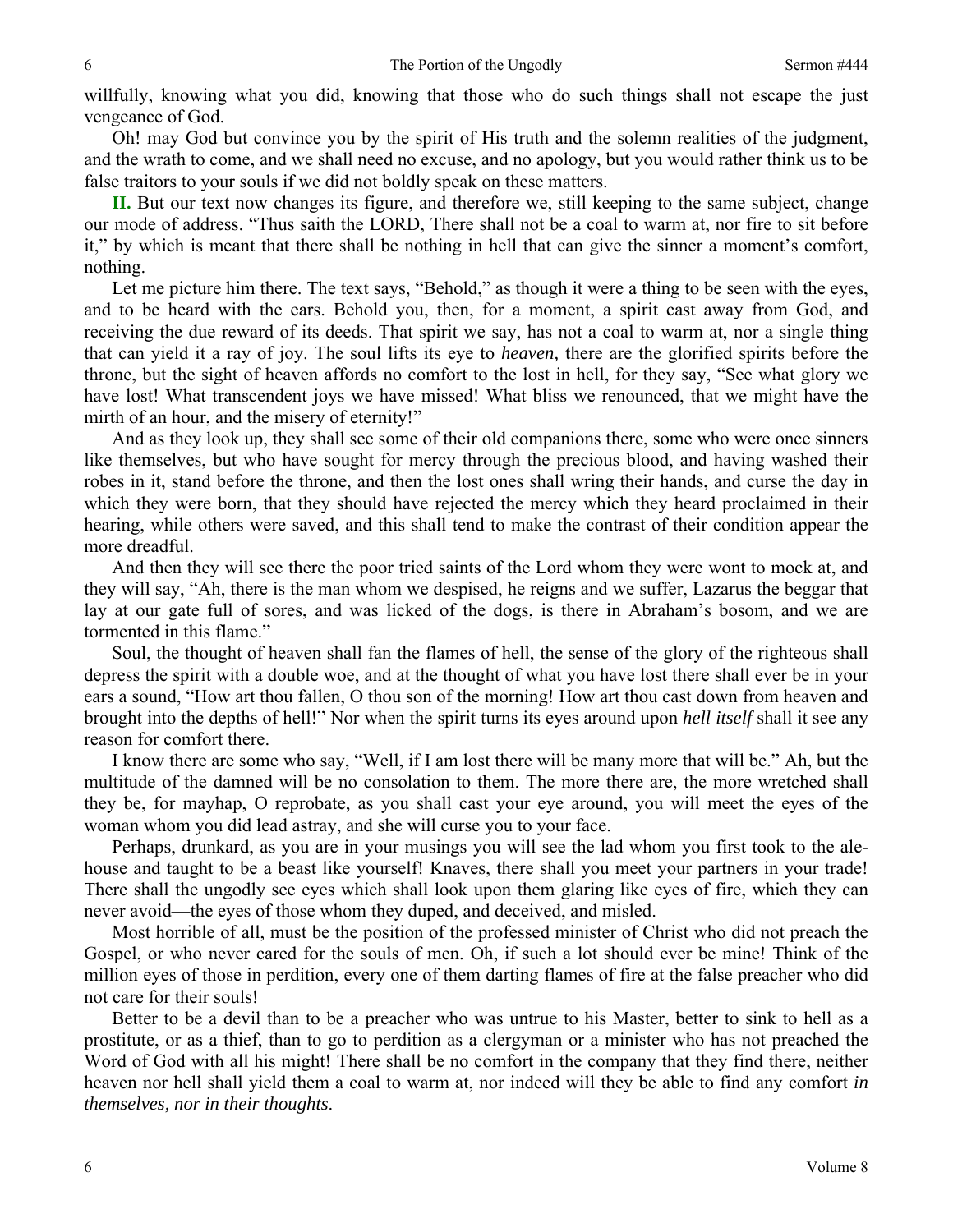7

Now, we sometimes find men who get comfort to themselves out of the doctrines of God's Gospel. I have known a man come up to this house of prayer, and under some soul-searching sermon he has been alarmed, and he has gone home and sat with his finger upon his brow in thought for a little season, and said, "Almost thou persuadest me to be a Christian." His heart seemed ready to break, but at last he has risen up and said, "If I am to be damned I shall be damned, and if I am to be saved, I shall be saved," and he has made the doctrine of predestination a coverlet in which he might wrap himself and sleep comfortably.

Souls, you shall not be able to do that then, in the world to come, no doctrine will be able to yield you a moment's comfort, instead of it, your thoughts shall be a case of knives, cutting and piercing your souls, and every truth you have ever known, ay, and every falsehood that you have once believed shall be spikes upon the un-resting bed where you seek to find some peace.

Indeed, there is never any real joy to the sinner even here when his mind is awake, and certainly there will be none hereafter. Why, the greatest torture to which you could put some men would be to make them think*.*

How do some of our men live? They drink hard and go to bed drunk, they wake up in the morning, and they are very low and miserable, and then they must have a little drink again to lift their spirits up, and when they have lost their reason, they get happy, but if they would sit down and think awhile over their present estate, they would kill themselves.

This is how many a one has been made a suicide. When they have had a moment's sober thought, they have looked at themselves, and if this on earth has brought men to the halter and to the knife, what will it do in hell when, forever, forever, and forever, their thoughts shall revolve and revolve, and revolve again upon sin and its punishment, upon grace despised, upon mercy rejected, upon an angry God, and upon the all-devouring wrath which has come forth from His presence?

But again, the sinner shall certainly find *no comfort in God*. Mark you, if the sinner could say *there*  what he now says *here,* he would have comfort in God, for now he says, "If God is to treat me thus in the world to come, it will be unjust." Ah, you will not think so *then,* for this shall be the sting of it all— "I deserve it, I deserve it, I brought this on myself!" You may mutter now about the hardness of God, and call Him a cruel taskmaster, but when your better sense gets the upper hand, as it will do, then you will be compelled against your will to acknowledge that He is not too severe, that He is not too hard with you.

Oh, if the lost spirits in hell could but believe God to be unjust, their pains would cease, but it is the conviction that He is awfully just, and that every pang and every throe they have willfully brought upon themselves by despising Him and running in a false way—it is that conviction which will be the hell of hell.

Nay more, sinner, when you are there, you will not be able to say that God has broken a single promise that He has ever made to you. If there be a soul in hell that could say, "I sought the Lord, but He would not be found of me"—if he could say—"I did trust Christ, but He did not save me"—if he could say, "I did seek and pray, but He would not hear"—if he could say, "I did humble myself and leave my sin, I did come to Him and say, Jesus, Savior, pity me, have mercy upon me through Your precious blood."—if he could say that and then add, "And yet I was not saved"—then that man would have no hell, because he would always have some excuse.

But there is not one among you that will ever have an excuse. If you are lost, it will be because you did not pray, and if you perish, it will be because you did not repent, and if you are cast away, it will be because you would not believe in Christ. You shall find no comfort in any broken promises, but those which are now the hope and joy of the penitent, shall then be your dread and fear.

Moreover, you sometimes comfort yourselves with the thought that you cannot help it, that it must be so, and therefore you are comforted in it, but you will get no comfort in that thought in the world to come, for then you will clearly perceive that your sin was willfully undertaken, that you did it to please yourself, that you followed your own wayward, headstrong will, instead of bowing to the will of God.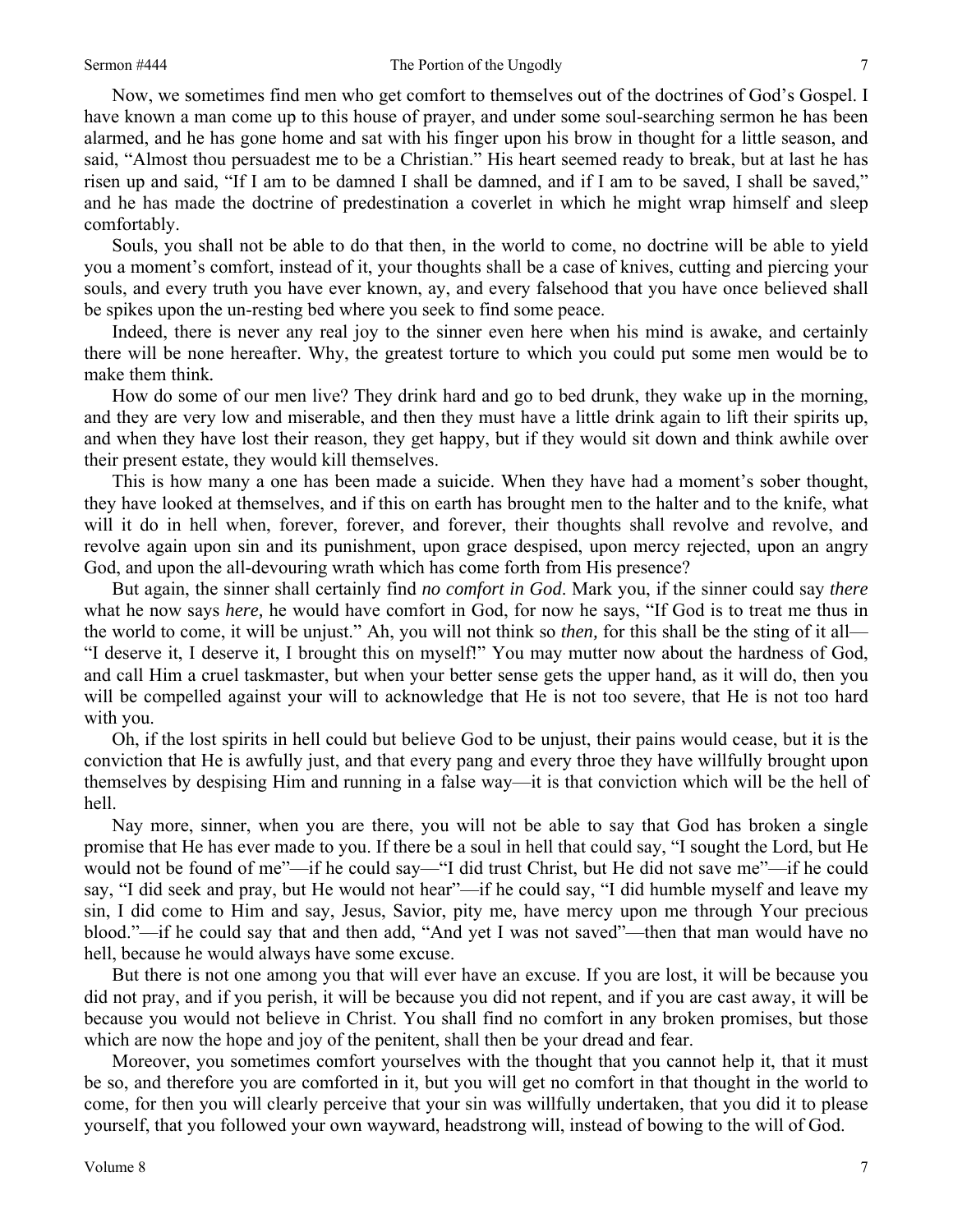Oh! there is nothing in God, nothing in His promises, nothing in His threatenings, nothing in His Word, which will at the last great day yield a coal for the sinner to warm at, or a fire by which he can sit down. It will be blank, black despair, and not a solitary ray of light shall come from God to that soul.

But further, the sinner shall then find no comfort *in the past*. I know he will look back upon his past joys, but what will he say of them? He will call himself ten-thousand fools to think that for such little paltry joys as those, he should have lost eternal bliss. The drunkard will doubtless remember his cups, but it will be to call himself an idiot to think for a little drink and the sweet excitement of his palate for an hour, he should have damned himself to all eternity.

Ah, and the very thought of those enjoyments will act as a foil to set forth the present state in which he is, he will have the sin without the pleasure of it, the dregs, but not the wine, the bitterness, the wormwood, and the gall, but not the froth upon the cup, *that* he has had in time, but now he has to drink the bitterness to all eternity. As he looks back, instead of comfort, O sirs, what agony the past will give him!

Should I be so unhappy as to have in my congregation this morning one man who shall at last perish, I do not doubt that this present assembly will flash before his eyes. Ah, then he will say, "I remember how the preacher spoke, whatever he did not say, he did warn me to flee from the wrath to come, however feebly he put it, I ought not to have thought of that, but I should have remembered the truth and my interest in it."

Oh, by these tears which these eyes must shed, and by the emotions which this heart does feel for your soul's salvation, I conjure you do not remain in such a state that when you die you will have to say, "He cared more for me than I cared for myself, he thought more of my conversion than I ever thought of it, and wished more to see me brought to eternal life than I have ever done." Oh, let not the past become so bitter as this!

Young man, shall your mother's tears and your father's prayers, when they sought to bring you to Christ, make a part of the bitter remembrances of eternity? And you, my dear hearers, who sit here constantly, must these seats cry out against you? Must this house of prayer bear witness against you? Must I appear at the great bar of God, and say "My Lord, it is just, I did warn them, they *were* prayed for, they *were* wept over, they *were* wooed, as a mother loves her children, so has my soul loved them"?

Must it be so? God forbid, but it must except you repent. "Except a man be born again, he cannot see the kingdom of God," and what remains then, but that he must be driven from the presence of God to the place where hope can never come? God have mercy on you, for if He does not, you shall find not a coal to warm at in the recollections of the past.

Then when that soul is lost, it certainly shall find no coal to warm at in its *condition in the present*. Now, ungodly men get some degree of comfort from the very ruin of their state, I mean this—some of them are presumptuous. They say, "What care I? I will defy all this. Who is the LORD that I should obey his voice?" and this gives some sort of comfort here, but you will not be able to face it out thus in eternity. The most brazen among the ungodly crew shall then hide his face for shame, like Belshazzar, his knees shall knock together, and his loins be loosed, then shall the stout-hearted fail, and the soul of the mighty shall be bowed down.

Ignorance too, gives many men comfort here. They do not know their state, and so they are at peace, but you will have no ignorance then, you will know, even as you are known, so that this also shall be taken away. Here also stupidity often gives men peace. They will not feel, you may hammer them with the law, but they are not moved, you may preach as though you would move a heart of stone, but they are not moved. Ah, but hearts of stone shall be no more in hell, they shall be hearts of flesh to suffer, though not hearts of flesh to repent. Then the stout heart shall be taken away, and the proud spirit shall quail, so that there shall be nothing in the present condition of the lost that can yield them any comfort.

Nor will there be anything to comfort them in their *future condition*. They may look on through the long vista of the eternal ages, and never see the shadow of a hope. Forever, forever, forever, wave after wave, stream after stream of sorrow—forever, forever, forever! Oh! it would make holiday in hell, if it